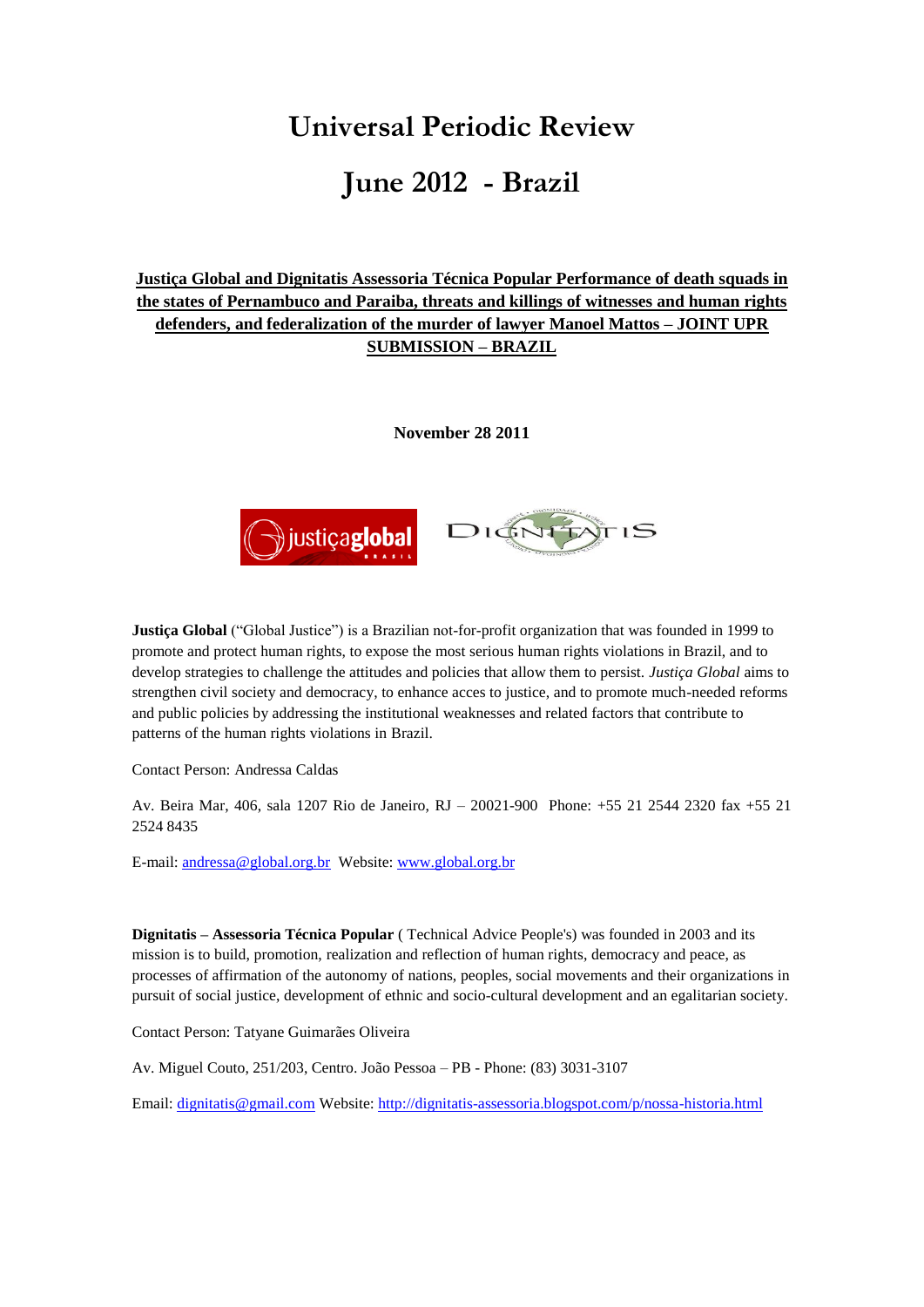# **Crimes of death squads in the states of Pernambuco and Paraiba, threats and killings of witnesses and human rights defenders, and federalization of the murder of lawyer Manoel Mattos**

#### **INTRODUCTION AND BACKGROUND**

#### **Federalization of crimes involving serious human rights violations**

1 - The Incident Competence Shift (IDC) is a mechanism built into the Federal Constitution of Brazil in 2004 that allows the federation, ie the displacement of local authorities to the federal level (Federal Police, Federal Prosecutor's Office and Federal Courts ), the competence to investigate and prosecute crimes in cases of serious human rights violations in which there is a risk of breach of obligations under international treaties signed by Brazil.

2 - investigations and prosecutions of crimes that have active participation of state officials, local public agencies are considered less free and independent, is the involvement of its managers and employees, whether by coercion and threats they face.

3 - In this sense, the federalization of crimes involving serious violations of human rights is seen by academics, lawyers, organizations and legal entities as a tool to ensure the dismantling of criminal networks in some regions of the country where politicians, judges, police and other public control and organize, inside the state, death squads and other violent activities.

4 - Although guaranteed by the Constitution since 2004, the Attorney General's Office asked the courts to establish Incident Displacement Powers only twice, and the courts awarded only once, only the end of 2010, despite the numerous cases violations that meet the legal requirements of the IDC and the numerous petitions submitted by human rights organizations calling for the federalization of such cases.

5 - In 2005, the PGR asked the federalization of the murder of U.S. missionary Dorothy Stang, denounce the actions carried out by illegal ranchers and loggers in the state of Pará The court denied the request.

6 - In 2009, the PGR asked the federalization of the murder of lawyer and human rights defender Manoel Mattos, killed by death squads working to report the states of Pernambuco and Paraiba. At the end of 2010, the Superior Court of Justice (STJ) finally passed the investigation and prosecution of the murder of Manoel Mattos and all crimes related to this responsibility of federal authorities.

7 - After this decision, the RMP does not forward any request for federalization to justice, despite pressure from civil society organizations so emblematic cases such as murders and disappearances committed by police in May 2006 in São Paulo, be federalized. In addition, organizations that follow the murder of Manoel Mattos denounce the slowness with which the federal investigations are being made

#### **The murder of Manoel Mattos**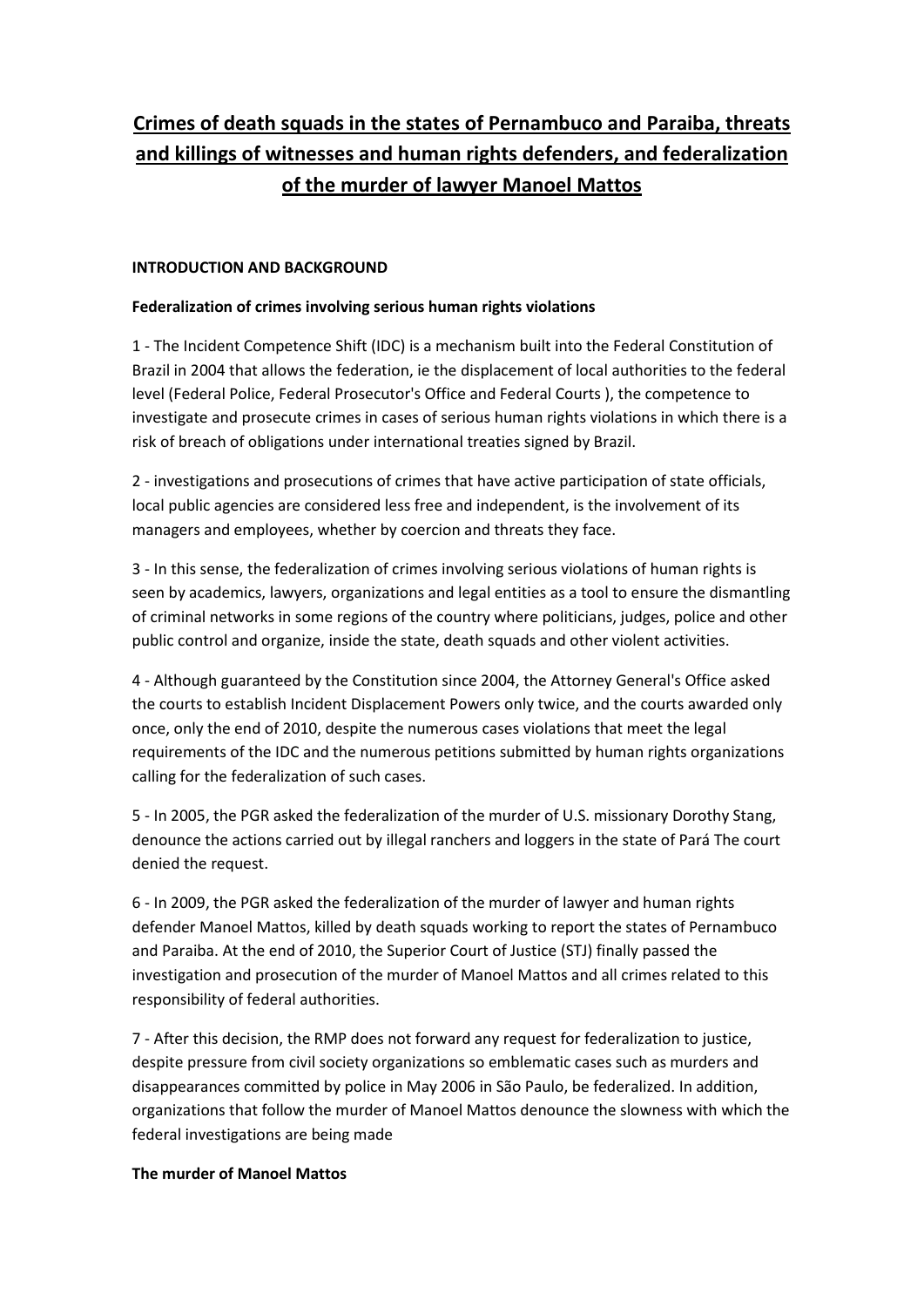8 - Manoel Bezerra de Mattos was a lawyer, counselor of Itambé and vice president of the Workers Party (PT) of Pernambuco. He devoted much of his life to the defense of rural workers and the termination of the tireless work of death squads in the border region between the states of Pernambuco and Paraiba in northeastern Brazil actively participating in two Parliamentary Committees of Inquiry in the state and federal level.

9 - On January 29, 2009, after nearly a decade by announcing publicly that he ran the risk and requiring authorities to ensure their protection, Mattos was executed by gunmen in the city of Pitimbu (PB). To date, the principals of the crime were not arrested.

10 - The murder of Manoel Mattos showed the power of death squads operating in the region, the State's inability to dismantle these groups, the fragility of policies to protect the human rights defenders and non-compliance by the Brazilian state of international treaties which is a signatory.

### **CHRONOLOGY OF FACTS**

#### **The first complaints**

11 - In 1995, the former state deputy Luiz Couto, representing the Legislative Assembly of the State of Paraíba, was to investigate a complaint of abuse in the county jail Stones of Fire, near the border with Pernambuco. There he met two men: the farmer Flavio Manoel da Silva, and Jose da Silva Martin, Joe paraffin, who served as "chief" of the station - "fake" police in the local language.

12 - known as Pacifier, Flavio, was one of the inmates reported that not only the diligence of ALPB cases of mistreatment and torture, but went further and spoke about the multiple workings of organized crime in the region and on the relationship between agents excuse public and people then called "vigilantes."

13 - It was from this meeting that the complaints about the activities of death squads in the border region between EP and BP is amplified. Other visits were made. Numerous attempts to create Parliamentary Committees of Inquiry (CPI) were blocked in the Legislative Assembly. In parallel, the rapid growth was sensitive organized crime on the border.

14 - The two men who spoke with the deputy in 1995, the first, Flavio, was killed in 2003, after speaking with a rapporteur on summary executions of the UN. The second, Joe paraffin, was arrested in 2009, accused of being one of the executors of Manoel Mattos. That is, since the first reports, local authorities had more than 14 years to prevent the murder of Manoel Mattos.

#### **Parliamentary Committees of Inquiry (CPIs)**

15 - The role of the lawyer and social policy Manoel Mattos arises in this context. Since 2000, when he was elected alderman of the city voted Itambé in Pernambuco, Mattos has become a leading voice complaints about summary executions in the region.

16 - That year, the CPI of drug trafficking, cargo theft and banditry was introduced in the Legislative Assembly of the state. However, with the depletion resulting from political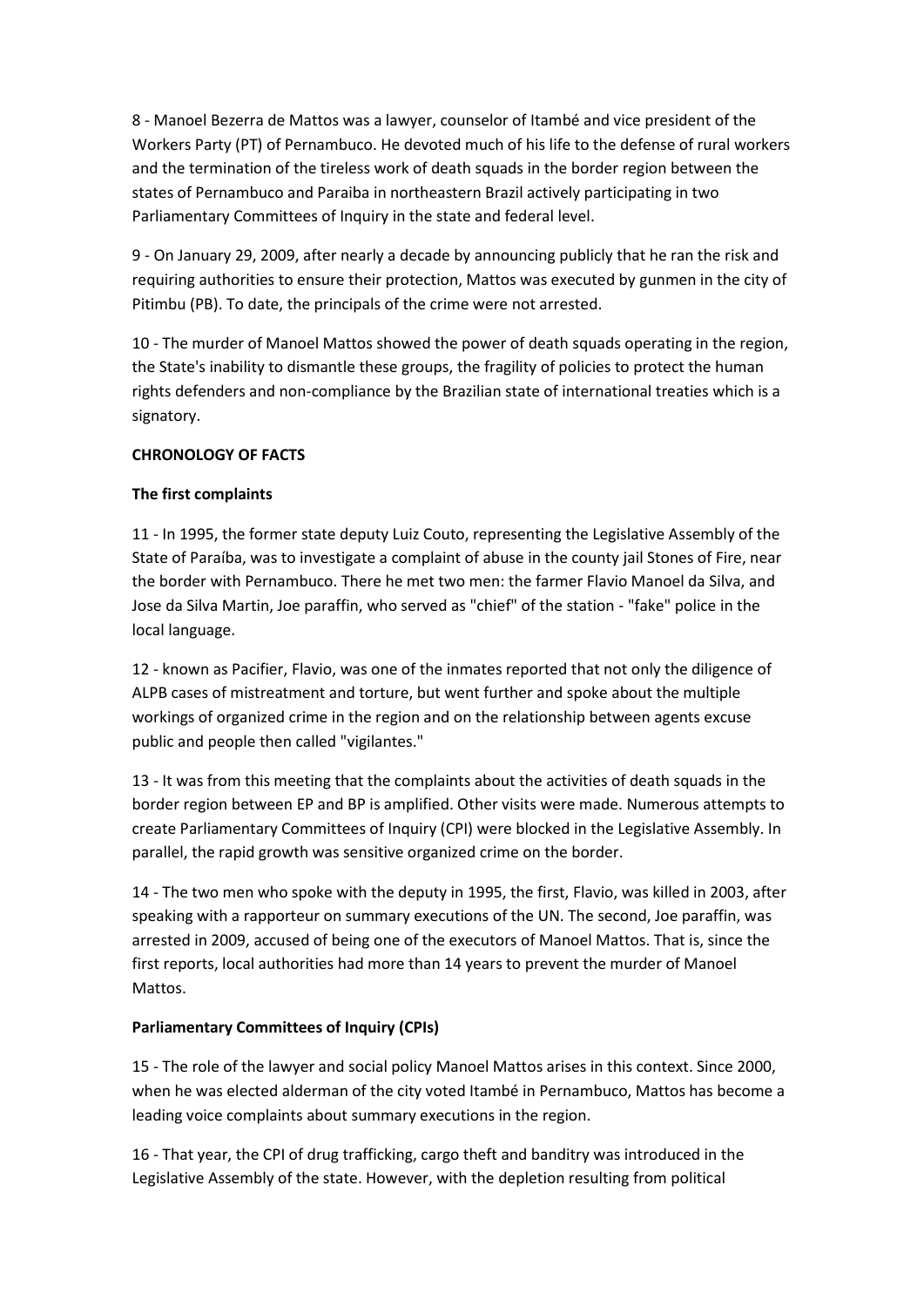pressures, it was felt the lack of a better exchange of data and eyewitness accounts of neighboring municipalities in the states of Paraíba and Alagoas, and the lack of referrals to point out other ways of investigating complaints in the final report.

17 - In 2001, two PICs were installed in the state of Paraíba: that of the Drug Trafficking and Violence in the Countryside. If using information from three CPIs, Deputy Luiz Couto has coordinated a wide cross-sectional study that drew a good map of organized crime in both states. Later, the CPI supported the work of death squads of the Committee in its final report, published in 2005, there are nominal quotations from at least eight policemen, two guards, two police officers, a prosecutor, a judge , two aldermen and a state representative, and three former mayors of the region, all charged with integrating the death squads. Among them, an indication appears a man identified only by surname and occupation: "'Joe Paraffin' - possibly 'fake' police '.

#### **Threats, executions, the OAS and UN**

18 - By this time in partnership with the promoter region of Itambé, Dr. Rosemary Souto Maior, Manoel Mattos documented the actions of death squads and sent numerous letters and dossiers to state agencies, the press and civil society organizations various states. In 2001, federal authorities sent him to a different document on the situation in the region. Among the recipients officiated, then-President Fernando Henrique Cardoso, his Minister of the Federal Republic, Mr. José Gregori, and the Attorney General, Mr. Geraldo Brindeiro.

19 - No action was taken. In 2001, the delegate Mozart Santos Araujo, who began an investigation into the efficient work of death squads, no justification has been removed from Itambé with your group. At the same time, were more frequent death threats to those who dared to challenge the local authorities.

20 - The Global Justice visited the region in 2002 and, given the inertia of the authorities against the volume of complaints triggered the Commission on Human Rights of the OAS, which accepted the request for precautionary measures and determined that the Brazilian State undertook a work research and guarantee effective protection of life of Manoel Mattos, Rosemary and the promoter of an ex-gunman who had cooperated with the investigations of the CPI Drug ALPB.

21 - It was not enough. Luiz Tomé da Silva Filho, known as Lula, was severely wounded in an attack in late 2002. To make matters worse, Dr. Rosemary and Manoel Mattos remained without police protection, in flagrant breach of the precautionary measures and, consequently, of international treaties signed by Brazil.

22 - In February 2003, the reports of death squads in PB were the subject of a hearing at the OAS headquarters in Washington, the United States. Luiz Tomé died less than two months later, with strong evidence that medical malpractice has never been properly cleared.

23 - In September, a joint between the lawyer Manoel Mattos, Dr. Rosemary Souto Maior and civil society organizations has enabled the visit to the region of Pakistan Asma Jahangir, UN special rapporteur for summary executions, who spoke to the farmer Flavio Manoel da Silva -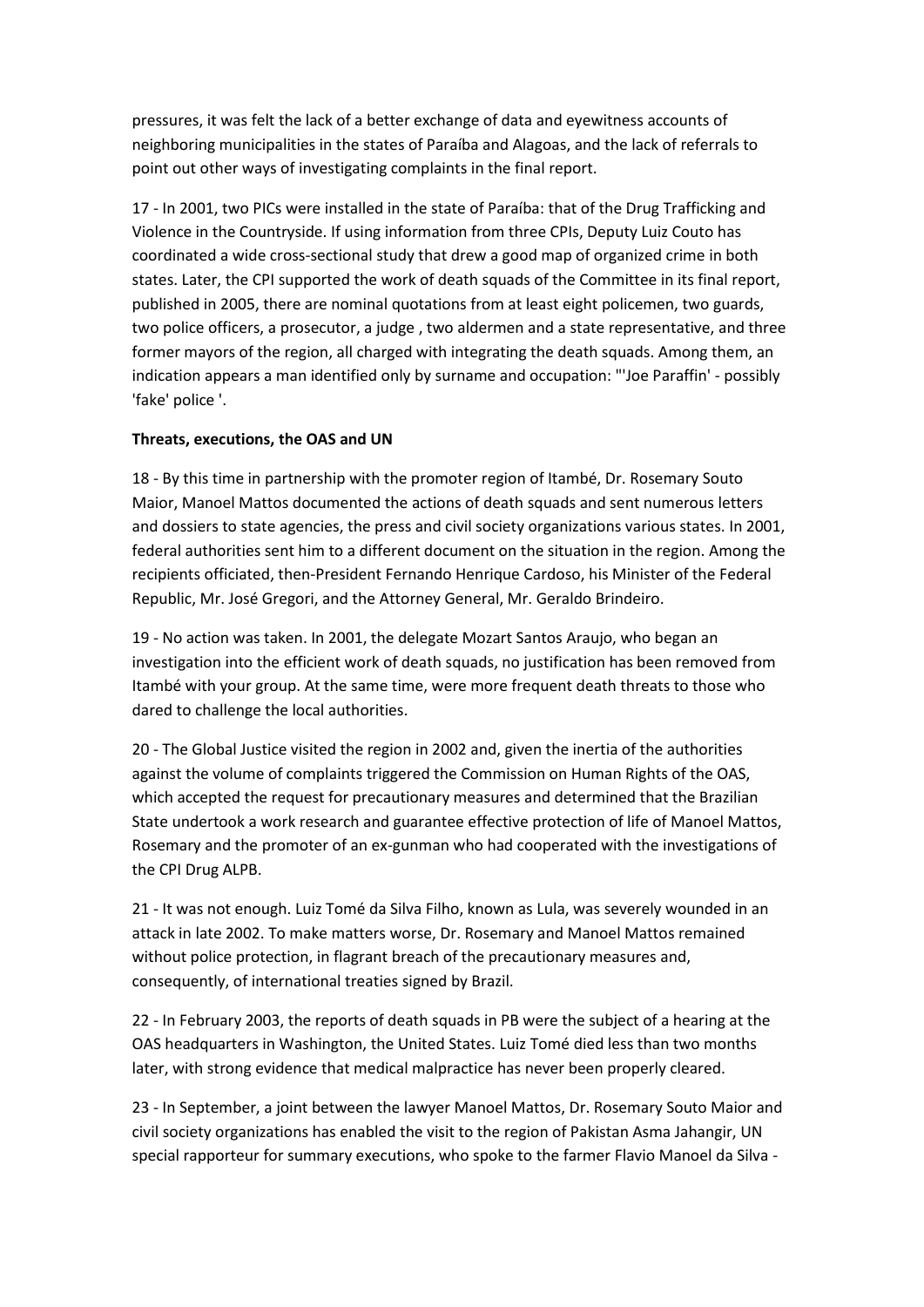who told eight months before he knew the delegation of the Legislative Assembly of Paraiba. Four days after the hearing, Flavio was shot to death by gunmen.

#### **Two shots at close range**

24 - Manoel Mattos was only given police protection after that, on the eve of the elections that year in October. There followed an in-depth reports, involving international bodies, state actors, social movements and human rights organizations such as Global Justice and the Technical Advisory Dignitatis People.

25 - At the same time, prosecutor Rosemary Souto Maior documentation continued his work in front of the prosecutor in the district of Itambé. In less than ten years, raised more than 200 cases of summary executions attributed to death squads in Pernambuco side only.

26 - Between 2003 and 2008, the OAS has repeatedly renewed the precautionary measures to protect the life of a promoter and de Mattos, officially confirming the determination of an efficient research work. At this time, the lawyer was an adviser to Congressman Fernando Ferro - who had been vice president of CPI Narcontráfico introduced in the House in 1998 - has established himself as a member of the Human Rights Commission of the Bar of Pernambuco (OAB-SP) and as vice president of the PT state. Still, the human rights defender Manoel Bezerra de Mattos spent the entire year of 2008 without any police protection.

27 - On January 24, 2009, two masked men stormed a house where Manoel Mattos was in the city of Pitimbu on the coast of Paraíba. Carried a 12 gauge shotgun. Surrendered all present and Manoel executed with two shots at close range. One hit his chest, the other head.

28 - Investigations led to the withdrawal of five men, who were arrested. Among them, the main accused, Jose da Silva Martin, Joe paraffin.

## **Federalization and threats to family members, witnesses and advocates**

29 - Four days after the murder of Mattos, Global Justice and Dignitatis asked the Attorney General's Office (PGR) the establishment of Competence Shift Incident (IDC), a judicial order that transfers to the federal jurisdiction to investigate and hold accountable in court.

30 - A request for federalization was reinforced publicly by the governors of Pernambuco and Paraiba, the President of the Republic, the Ministry of Justice and the Department of Human Rights. Several human rights groups in Brazil and abroad, also demonstrated, as well as organs such as the Bar Association of Pernambuco (OAB-SP) and the State Council for Human Rights Parliament.

31 - In June 2009, the PGR formalized in the Superior Court of Justice a request for federalization of the murder of Manoel Mattos and more than 200 crimes attributed to death squads raised by promoter Rosemary Souto Maior de Almeida.

32 - Dona Nair Avila, mother of Manoel Mattos, gained prominence in the search for justice and the struggle for federalization and has been threatened in a grim evidence of the circle of violence undertaken by the death squads.